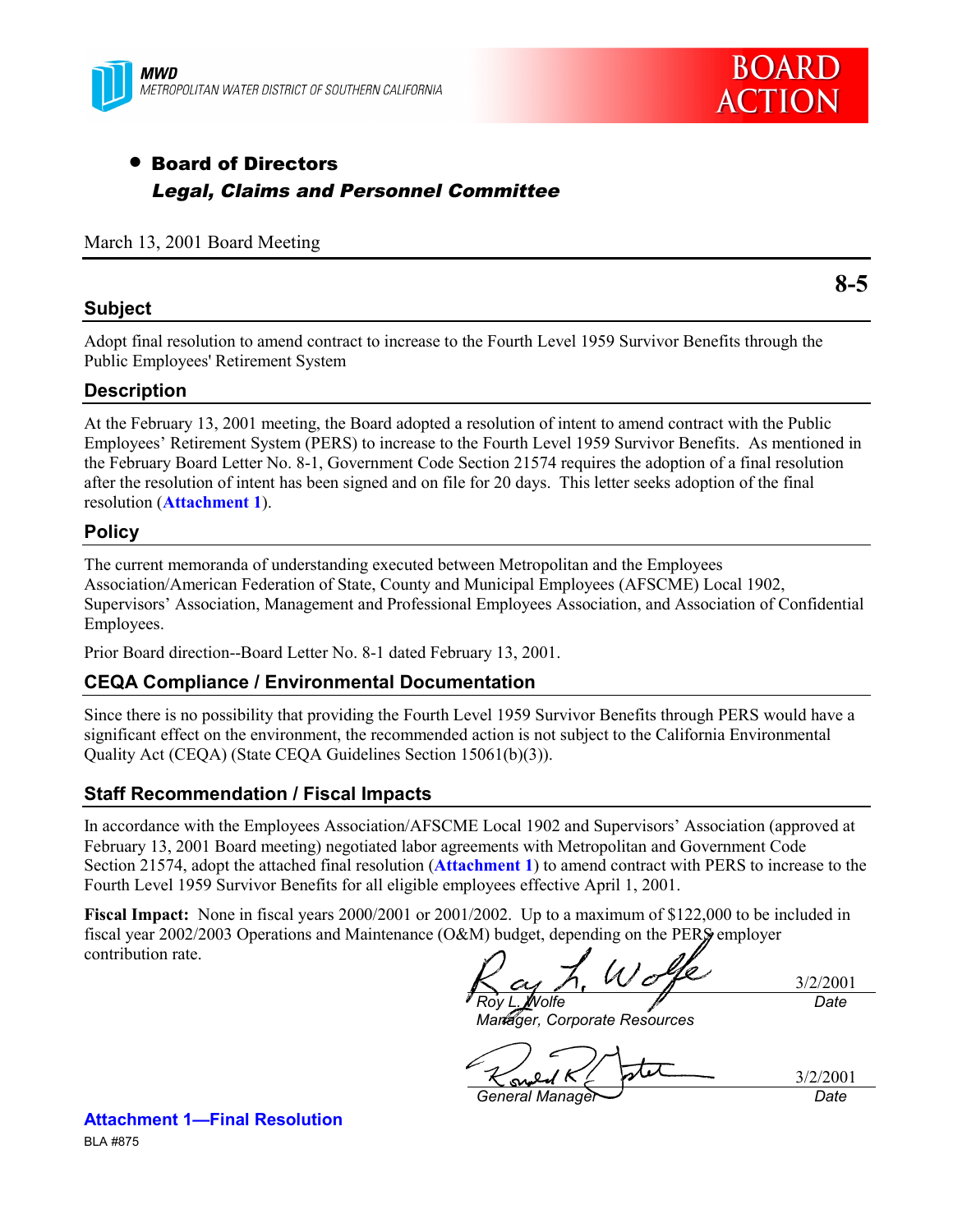# **METROPOLITAN WATER DISTRICT OF SOUTHERN CALIFORNIA**

# **RESOLUTION** AUTHORIZING AN AMENDMENT TO THE CONTRACT

- WHEREAS, the Board of Administration of the California Public Employees' Retirement System and the Board of Directors of the Metropolitan Water District of Southern California entered into a contract effective on January 1, 1945 providing for the participation of said public agency in the California Public Employees' Retirement System; and
- WHEREAS, it is now desirable to take advantage of certain benefits provided under said Retirement System and not included in said contract;
- NOW, THEREFORE, BE IT RESOLVED, that said governing body authorized, and it does hereby authorize, an amendment to said contract, a copy of said amendment attached hereto and by such reference made a part hereof as though herein set out in full; and
- NOW, THEREFORE, BE IT FURTHER RESOLVED, that the presiding officer of said governing body is hereby authorized, empowered and directed to execute said amendment for and on behalf of said public agency.

**Presiding Officer** 

Attest:

Clerk/Secretary

(Amendment) PERS-CON-13 (Rev. 1/98)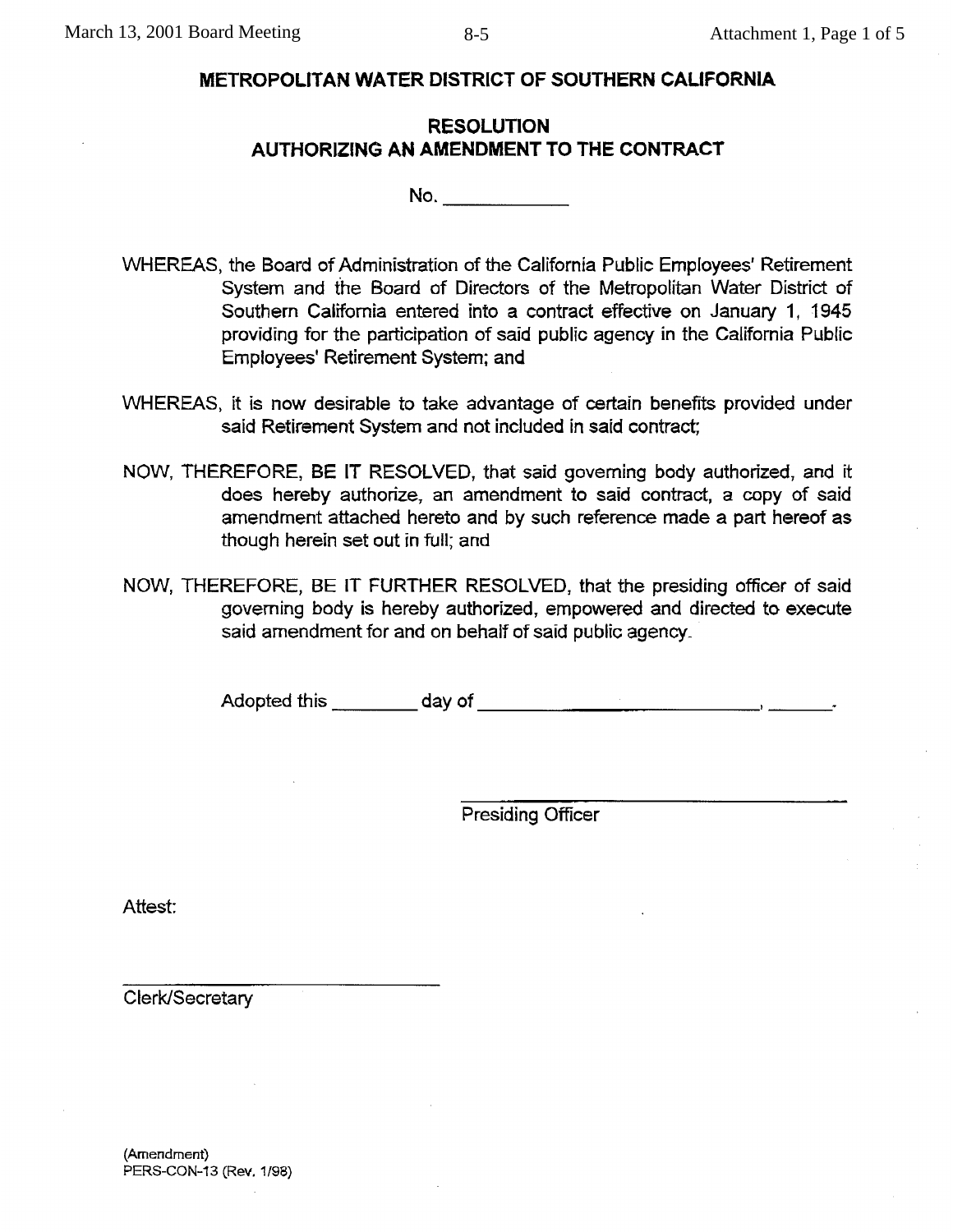

California **Public Employees' Retirement System** AMENDMENT TO CONTRACT **Between the Board of Administration** California Public Employees' Retirement System and the **Board of Directors** Metropolitan Water District of Southern California

The Board of Administration, California Public Employees' Retirement System, hereinafter referred to as Board, and the governing body of the above public agency, hereinafter referred to as Public Agency, having entered into a contract effective January 1, 1945, and witnessed December 18, 1944, and as amended effective February 1, 1948, July 1, 1950, September 1, 1951, September 1, 1953, February 1, 1956, February 1, 1960, October 1, 1964, June 1, 1966, February 1, 1969, October 1, 1973, June 1, 1974, October 1, 1975, February 1, 1976, March 1, 1976, December 16, 1977, December 16, 1978, January 1, 1980, September 1, 1980, January 1, 1981, September 1, 1982, September 1, 1987, September 1, 1988, June 25, 1989, December 1, 1990, July 13, 1994, June 11, 1997 and December 28, 1997 which provides for participation of Public Agency in said System. Board and Public Agency hereby agree as follows:

- Paragraphs 1 through 11 are hereby stricken from said contract as executed  $A_{n}$ effective December 28, 1997, and hereby replaced by the following paragraphs numbered 1 through 11 inclusive:
	- $1.$ All words and terms used herein which are defined in the Public Employees' Retirement Law shall have the meaning as defined therein unless otherwise specifically provided. "Normal retirement age" shall mean age 55 for local miscellaneous members.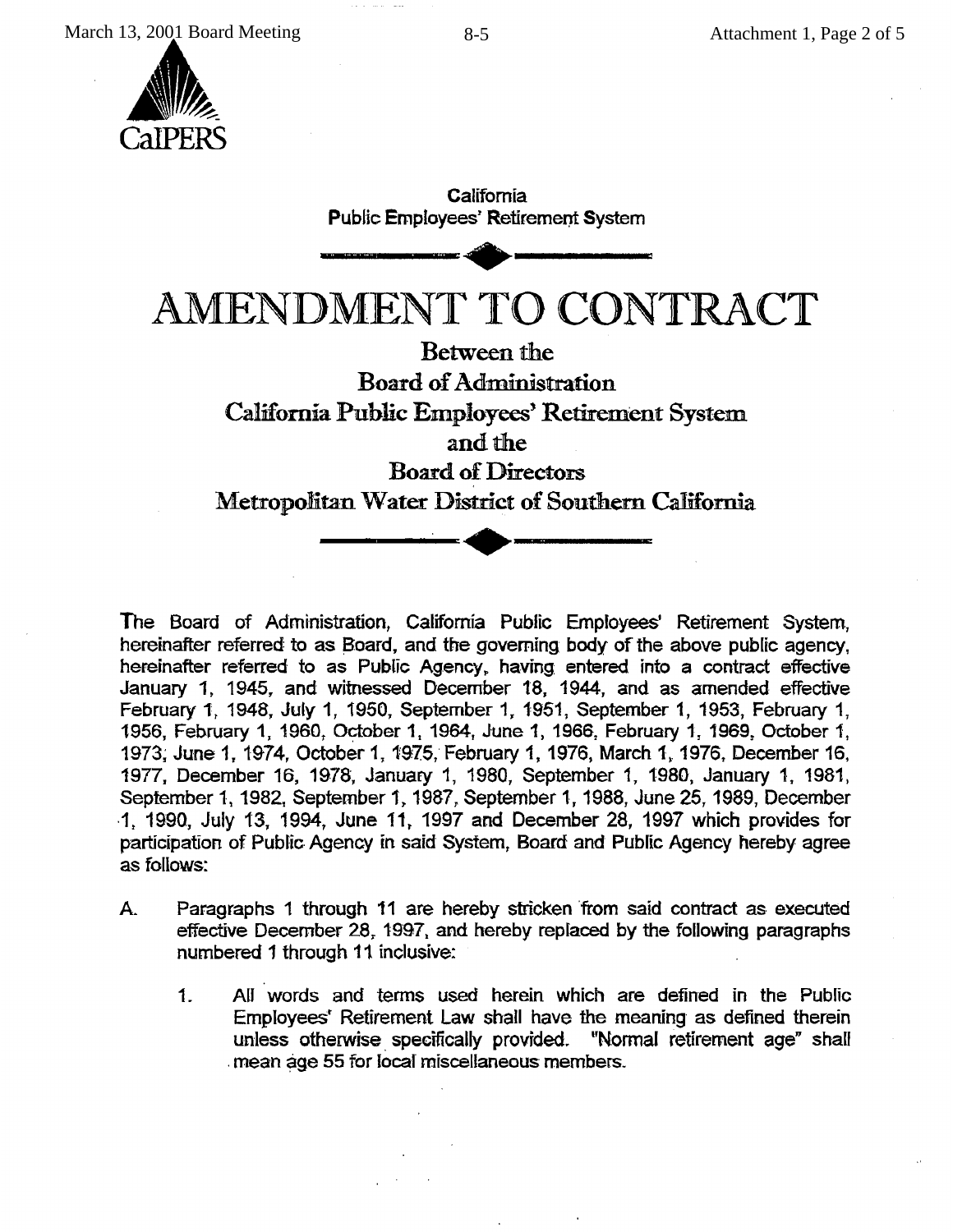- $2.$ Public Agency shall participate in the Public Employees' Retirement System from and after January 1, 1945 making its employees as hereinafter provided, members of said System subject to all provisions of the Public Employees' Retirement Law except such as apply only on election of a contracting agency and are not provided for herein and to all amendments to said Law hereafter enacted except those, which by express provisions thereof, apply only on the election of a contracting agency.
- 3. Employees of Public Agency in the following classes shall become members of said Retirement System except such in each such class as are excluded by law or this agreement.
	- a. Employees other than local safety members (herein referred to as local miscellaneous members).
- $4.$ In addition to the classes of employees excluded from membership by said Retirement Law, the following classes of employees shall not become members of said Retirement System:

#### $a<sub>r</sub>$ **SAFETY EMPLOYEES.**

- 5. The percentage of final compensation to be provided for each year of credited prior and current service as a local miscellaneous member shall be determined in accordance with Section 21354 of said Retirement Law (2% at age 55 Full).
- 6. Public Agency elected and elects to be subject to the following optional provisions:
	- Section 21222.1 (Special 5% Increase-1970). Legislation repealed  $a<sub>z</sub>$ said Section effective January 1, 1980.
	- Section 21574 (Fourth Level of 1959 Survivor Benefits). b.
	- Section 21222.2 (Special 5% Increase-1971). Legislation repealed C. said Section effective January 1, 1980.
	- $\mathbf{d}$ . Section 20042 (One-Year Final Compensation).
	- Sections 21624 and 21626 (Post-Retirement Survivor Allowance). e.
	- $f_{\rm L}$ Section 21319 (Special 15% Increase for Local Miscellaneous Members Who Retired or Died Prior to July 1, 1971).
	- g. Section 21389 (Second Opportunity to Elect 1959 Survivor Benefits). Legislation repealed said Section effective September 27, 1979.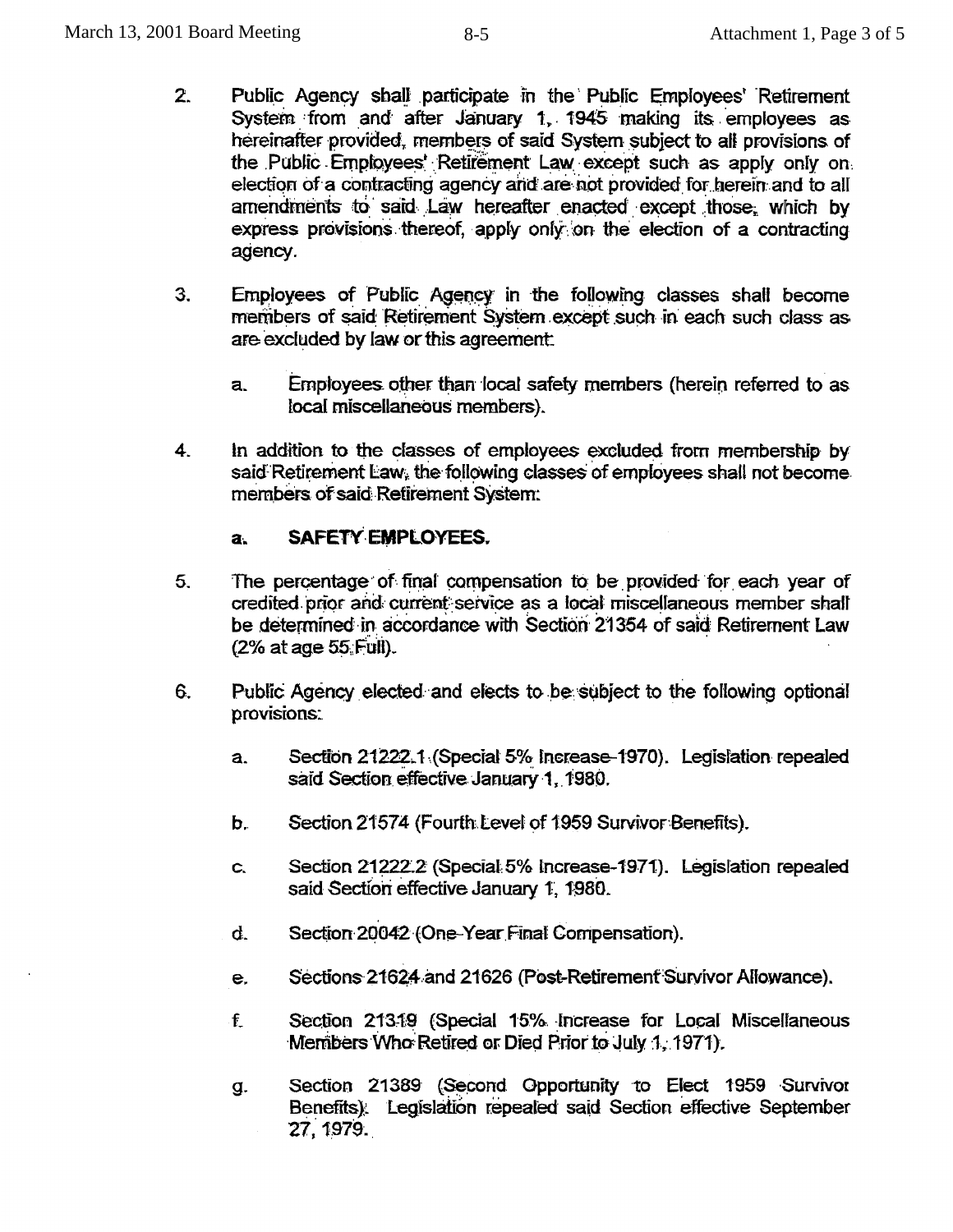- Section 20818 (Two-Years Additional Service Credit), Statutes of h. 1976. Legislation repealed said Section effective January 1, 1979.
- Section 21427 (Improved Nonindustrial Disability Allowance). Ĩ.
- Section 21325 (Special 3% to 15% Increase For Local j. Miscellaneous Members Who Retired or Died Prior to January 1, 1974).
- k. Section 21548 (Pre-Retirement Optional Settlement 2 Death Benefit).
- Section 20965 (Credit for Unused Sick Leave).  $\mathbf{L}$
- Section 20903 (Two Years Additional Service Credit). m.
- Section 21024 (Military Service Credit as Public Service), Statutes n. of 1976.
- Section 21583 (Second Opportunity to Elect 1959 Survivor O. Benefits).
- Public Agency, in accordance with Government Code Section 20790,  $7.$ ceased to be an "employer" for purposes of Section 20834 effective on October 1, 1975. Accumulated contributions of Public Agency shall be fixed and determined as provided in Government Code Section 20834, and accumulated contributions thereafter shall be held by the Board as provided in Government Code Section 20834.
- Public Agency shall contribute to said Retirement System the contributions  $8$ determined by actuarial valuations of prior and future service liability with respect to local miscellaneous members of said Retirement System.
- Public Agency shall also contribute to said Retirement System as follows:  $9<sub>-</sub>$ 
	- Contributions required per covered member on account of the 1959  $a.$ Survivor Benefits provided under Section 21574 of said Retirement Law. (Subject to annual change.) In addition, all assets and liabilities of Public Agency and its employees shall be pooled in a single account, based on term insurance rates, for survivors of all local miscellaneous members.
	- A reasonable amount, as fixed by the Board, payable in one b. installment within 60 days of date of contract to cover the costs of administering said System as it affects the employees of Public Agency, not including the costs of special valuations or of the periodic investigation and valuations required by law.